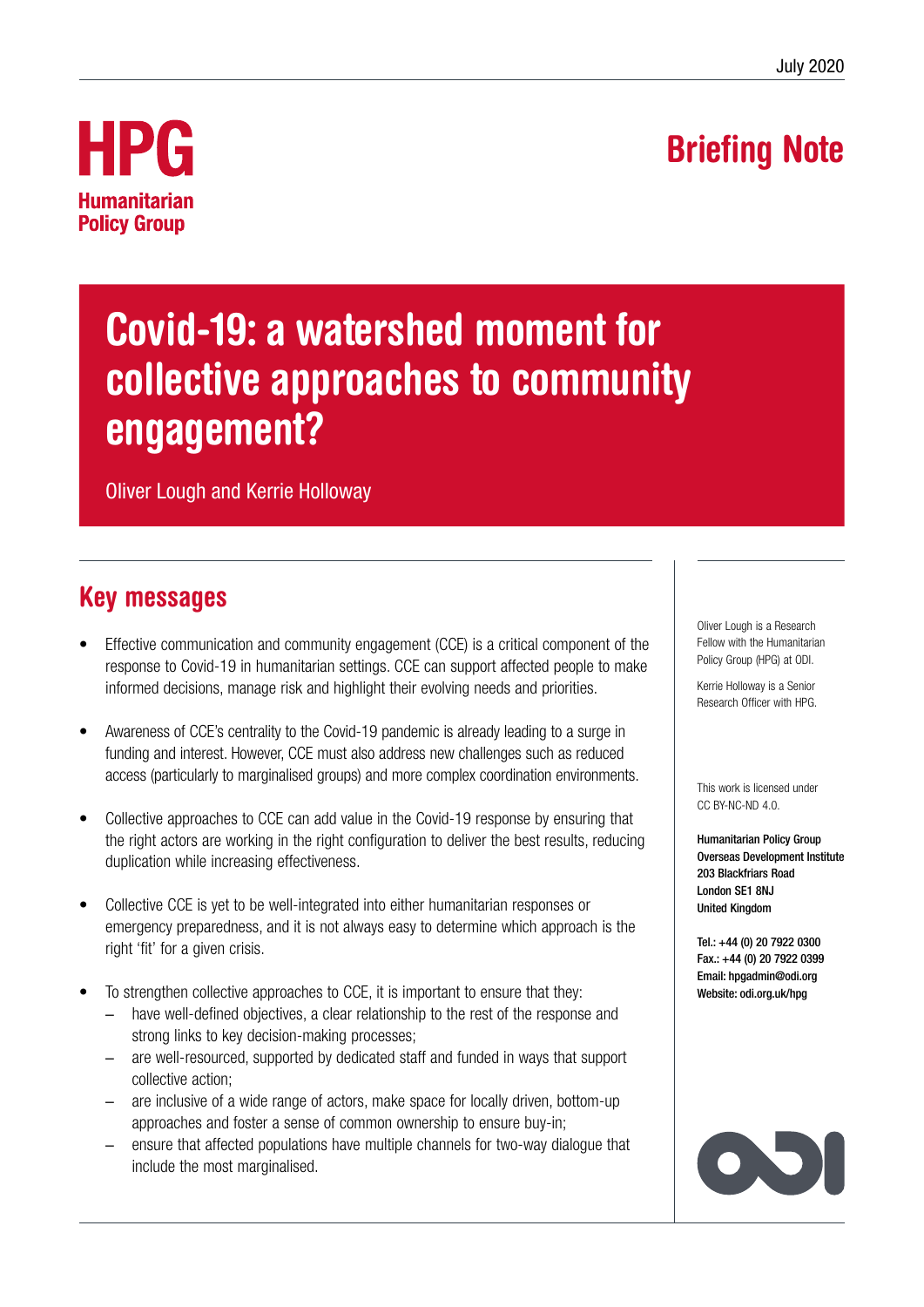### Introduction

Effective communication and community engagement (CCE) (see Box 1) is a critical component of the response to Covid-19. Distributing messages on preventive behaviour is vital to slowing the spread of the disease; however, in many contexts, people may not have the resources to follow generic guidance on handwashing and social distancing. At the same time, the Covid-19 outbreak has also been described as an 'infodemic', characterised by the widespread transmission of misinformation through word of mouth and social media channels, as well as conflicting or confusing information from official sources (OCHA, 2020).

Lockdowns and other coercive measures to control the disease have often been imposed rapidly and backed up by draconian enforcement. In many cases this has added to a sense of uncertainty and mistrust among crisis-affected communities that may already be suspicious of the intentions of service providers (Fordham, 2020). The secondary impacts of these measures are affecting the wellbeing of crisis-affected people in unpredictable ways. Knock-on effects range from the collapse of livelhoods and spikes in gender-based violence, to the emergence of new or reconstituted forms of community solidarity. In humanitarian contexts especially, it is more important than ever to ensure that:

- **•** crisis-affected populations can make decisions based on consistent, relevant and accurate information from sources they trust;
- **•** they have channels to provide feedback to service providers on their evolving needs, preferences and concerns; and
- **•** those providers listen to this feedback and adapt their work as a result.

Dealing with access barriers as a new normal The focus on physical or 'social' distancing and the resulting halt to almost all national and international travel has heavily restricted direct access to vulnerable populations for international as well as local humanitarian actors. This new situation, in some cases more akin to a highly restricted conflict setting than a public health crisis, requires careful thought on how to implement

#### Box 1: What is communication and community engagement?

The Communicating with Disaster Affected Communities (CDAC) Network defines communication and community engagement (CCE) as follows:

> Communication and community engagement is an area of humanitarian action based on the principle communication is aid. It gives priority to sharing lifesaving, actionable information with people affected by disaster using two-way communication channels so aid providers listen to and act on people's needs, suggested solutions, feedback and complaints, and people receiving assistance have a say in and lead decisions that affect them. It also prioritises keeping people in crisis connected with each other and the outside world (CDAC, 2019: 10).

remote approaches to CCE that are effective and inclusive and that build trust, given there is an almost universal preference for face-to-face communication (Mosel and Holloway, 2019). One likely outcome is a drive to expand the use of digital technology in communication efforts. However, this must take into careful consideration the digital divides that exist between people of different ages, genders and socioeconomic statuses (Willitts-King et al., 2019) to ensure that messages reach the most vulnerable. Another outcome is a potentially expanded role in CCE for local organisations, new intermediaries – ranging from religious leaders to social media influencers – and affected communities themselves. On one hand, such changes could open up opportunities to transfer more power from UN agencies and international NGOs to local organisations and communities, and shift the emphasis of CCE from one-way information-sharing towards two-way communication and shared control of programming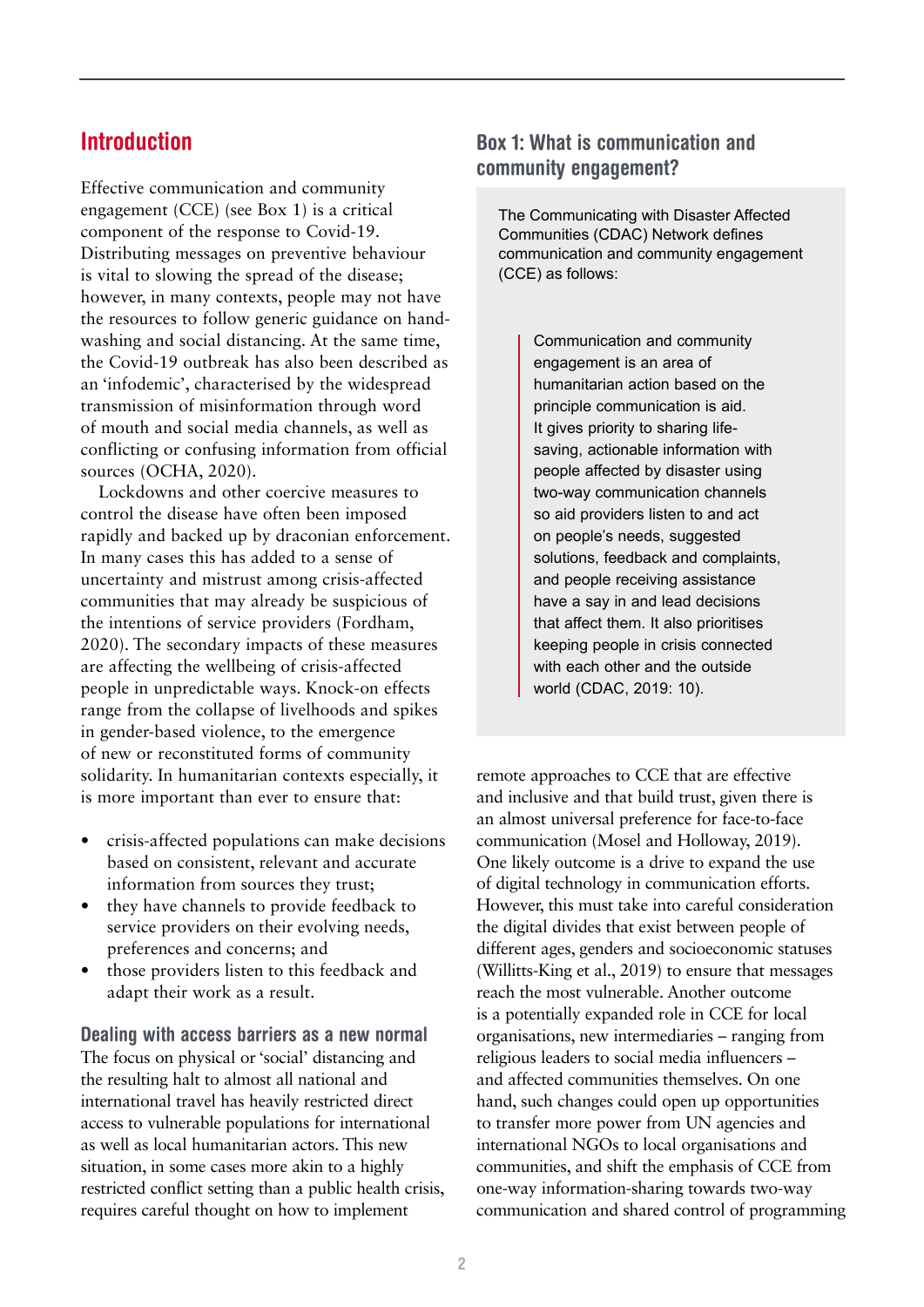(McLelland and Hill, 2019, Barbelet et al., forthcoming; OCHA, 2020). On the other hand, there could be an increased reliance on gatekeepers, downward transfers of risk without meaningful shifts in power, and the creation of 'alternative realities' detatched from the situation on the ground due to remote programming (Jaspars, 2020).

#### An expanding role for governments

In many humanitarian crises, governments have taken a back-seat in CCE. This may be due to several factors, including limited capacity or overstreched resources (Barbelet, 2020), political, societal and governance cultures that do not prioritise transparency or consultation (Lough et al., forthcoming) or the burying-away of CCE as a technical activity within internationalised humanitarian responses (Holloway and Fan, 2020). However, as a global public health emergency, Covid-19 is blurring the boundaries between 'crises' and wider issues of governance.

With governments likely to be taking on a much more engaged role in Covid-19 related communication activities nationwide, there may be an opportunity for humanitarian actors to break down silos and engage governments more effectively in CCE. However, such efforts must take into account how best to reconcile competing or conflicting messaging, priorities or approaches with national authorities (Dewulf et al., forthcoming). They should also consider the risk that messaging or approaches may be co-opted to serve political objectives, as well as questions of legitimacy and trust, especially in fragile and conflict-affected contexts (El-Tarabousi-McCarthy et al., forthcoming; Kleinfeld, 2020).

#### New approaches, more resources

Awareness of CCE's centrality to the Covid-19 pandemic is already leading to a surge in funding and interest. CCE occupies an unusally prominent place within the global humanitarian response plan for Covid-19, potentially opening up new avenues of funding. The crisis has already driven the formation of a new global collective service for risk communication and community engagement (RCCE), led by the International Federation of the Red Cross (IFRC), the World Health Organization (WHO) and the United Nations Children's Fund (UNICEF), which aims to improve coordination

and capacity for RCCE across different actors and spheres. It has also led to increasing donor interest, including from actors such as the Gates Foundation that have not previously been involved in funding collective CCE initiatives.

Given these dynamics, a scenario is emerging where innovation, adaptation and bricolage around a rapidly changing global emergency could lead to long-term fundamental changes in how CCE is implemented and resourced. In the short term, there is already a greater imperative and most likely more resources available to prioritise, coordinate and strengthen CCE approaches (especially RCCE) across many contexts. Long-term, questions hang over how far a return to the previous status quo is possible for humanitarian action as a whole. Changes occurring now could well be be reflected in the 'new normal' for years to come.

## Why collective CCE is important for Covid-19

In recent years, there have been growing efforts to develop more collective approaches to CCE (see Box 2) – supplementing or integrating existing agency- or programme-level activities – to improve the quality and effectiveness of humanitarian responses. In the context of Covid-19, the potential added value of these approaches takes on increased significance. Providing consistent information, meaningfully engaging communities and adapting in response to their insights is unlikely to happen effectively if there is fragmentation at sector or programme level. Similarly, it is critical to ensure that the right stakeholders – including governments and non-traditional actors – play complementary roles and that duplication, gaps and confusion are avoided.

Working collectively can ensure the right actors are working in the right configuration to deliver the best results around CCE, reducing duplication while increasing effectiveness. By harmonising messaging and ensuring it is deployed through multiple, complementary channels, collective CCE can reduce the risk of fragmented and incoherent communications that could breed confusion or undermine trust. It can also reduce the burden on affected communities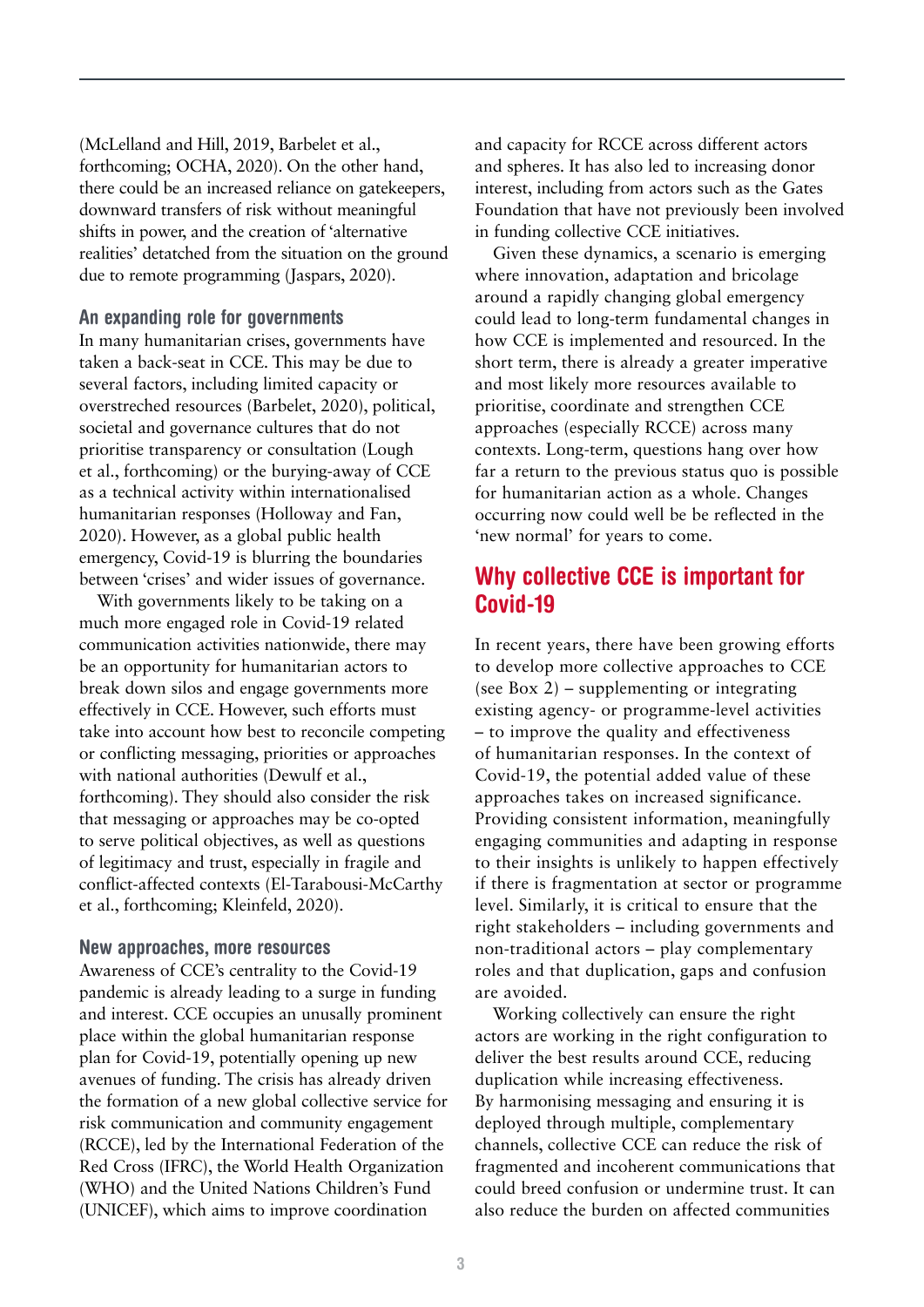#### Box 2: What are collective approaches to communication and community engagement?

For the purpose of this briefing note, collective approaches to communication and community engagement (CCE) are defined as

> a multi-actor initiative that encompasses the humanitarian response as a whole, rather than a single individual agency or programme, and focuses on twoway communication: providing information about the situation and services to affected communities: gathering information from these communities via feedback, perspectives and inputs; and closing the feedback loop by informing the communities as to how their input has been taken into account. The goal of a collective approach to CCE is the increased accountability to and participation of affected communities in their own response (Barbelet 2020: 9).

and make reporting complaints or requesting information as straightforward as possible by establishing better systems for gathering interagency feedback. Through creating space for joint analysis of feedback and ensuring that this serves as a basis for high-level advocacy, it can also help ensure that humanitarian decision-makers prioritise listening to the people they are trying to help, pushing responses to be more adaptive to communities' rapidly evolving needs. And by offering a common entry point, it can strengthen coordination or collaboration with government and development actors engaged in overlapping activities – especially risk communication – around Covid-19.

Collective approaches to CCE are still relatively new: while the emerging evidence base suggests that they can add value, there remain significant obstacles to achieving their full potential. Not only are there challenges to doing CCE well

in a sudden-onset emergency like Covid-19, but CCE has yet to be done well collectively, particularly when getting started quickly. However, evidence from ongoing HPG research suggests that collective approaches are often an iterative process, and that taking steps to work together on CCE can improve or enable CCE more broadly throughout humanitarian responses (Barbelet, 2020; Holloway and Fan, 2020). Moreover, as evidence from recent experience in the Ebola crises in West Africa and the Democratic Republic of Congo (DRC) shows, an early failure to work together to solve the complex challenges posed by CCE in public health emergencies can actively undermine effective humanitarian responses, losing valuable time and weakening affected populations' trust in humanitarian actors.

### Existing challenges to effective collective approaches to CCE

Global commitments to better CCE have yet to be matched by progress on the ground A collective approach to CCE will be more effective if it is underpinned by strong implementation of CCE across a response. However, global commitments around the need for more systematic and better CCE are yet to be matched by clear progress on the ground. The CHS Alliance 2018 *humanitarian accountabilty report* notes that, while 'most stakeholders believe change is necessary' and there are 'significant senior level commitments to change the current situation', in practice 'commitments to actions are vague', definitions differ and measurements are lacking, giving only a vague idea of what success looks like (CHS Alliance, 2018: 29). A similar assessment appears in the 2019 independent Grand Bargain review, which reported that aid organisations still struggle to implement the 'participation revolution' consistently across their programmes, and that there remains a gap between how well organisations believe they are doing and how they are perceived to be doing by the recipients of their aid (Metcalfe-Hough et al., 2020). Currently, the focus is mostly on providing information to affected people and setting up complaints mechanisms, as opposed to deeper efforts to ensure two-way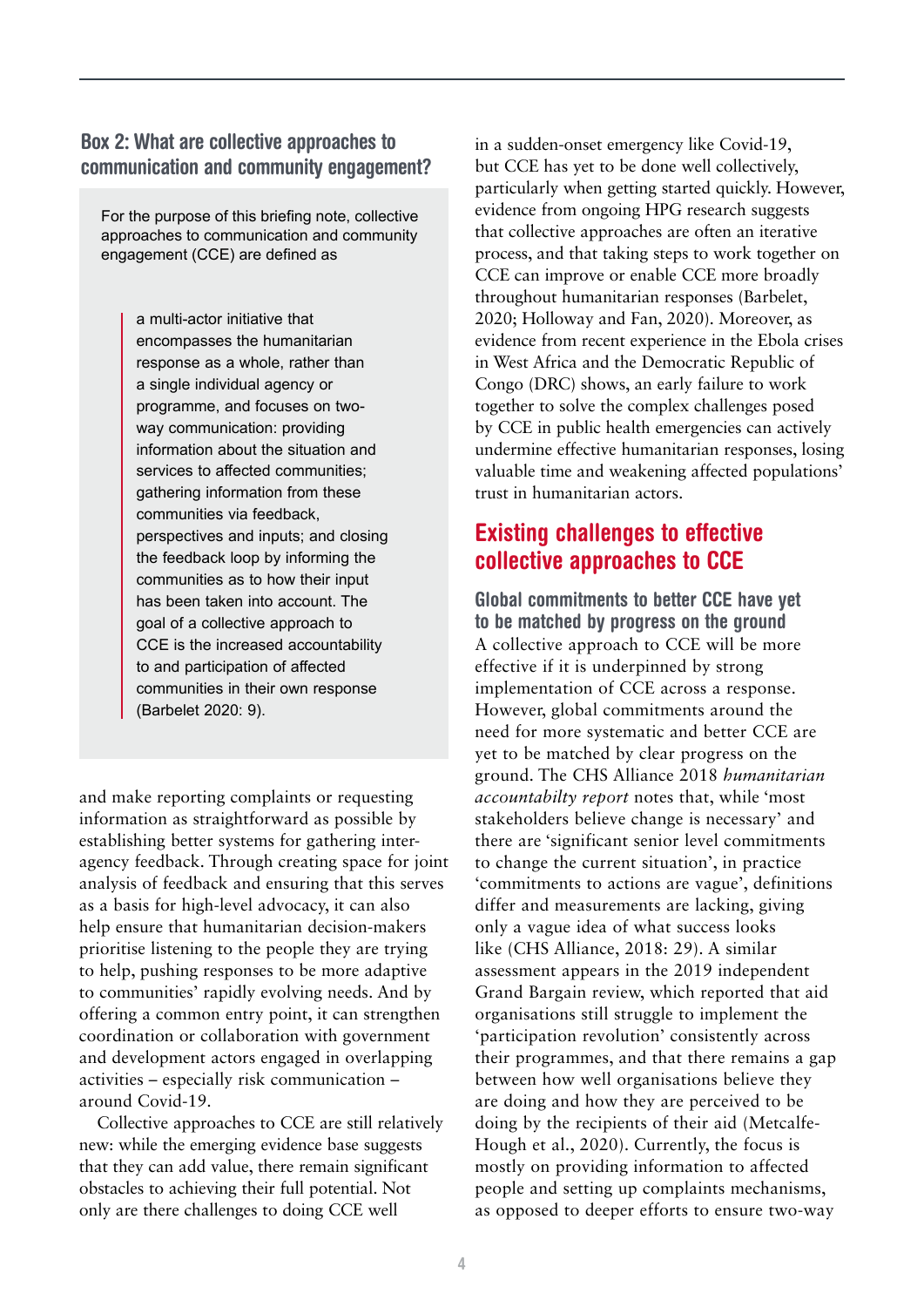communication – including closing feedback loops – and meaningful participation of affected populations in decision-making processes.

#### Parallel approaches and terminologies limit effective collaboration

As mentioned in the CHS Alliance report, definitions differ among humanitarian organisations. The inability to agree on what CCE is and should look like in a response limits the uptake of CCE at a system-wide level. 'CCE' is not an agreed term, and others are favoured by different organisations because they highlight different things (examples include communication with communities (CwC), accountability to affected populations (AAP), community engagement and accountability (CEA) and communication for development (C4D)). Yet, regardless of term, by and large the humanitarian sector is 'talking about exactly the same thing' (Iacucci, 2019: n.p.). In a public health crisis such as Ebola or Covid-19, a new acronym – RCCE – is introduced. Similar to the definition of CCE above, RCCE is defined by the WHO as 'the two-way and multi-directional communication and engagement with affected populations so that they can take informed decisions to protect themselves and their loved ones' (PAHO and WHO, 2020: 1). However, evidence suggests that this may lead to a heavier emphasis on changing behaviour than on offering meaningful two-way dialogue with and accountability to affected populations (DuBois et al., 2015; Dewulf et al., forthcoming). These variations in terminology may lead RCCE actors and programmes to end up working in parallel with pre-existing CCE mechanisms (Holloway and Fan, 2020).

#### CCE is not prioritised as part of emergency preparedness

To ensure that CCE is implemented at the beginning of a response, more consideration needs to be given to it in the preparedness phase. Yet, at a country level, it is rare to see CCE being considered in the preparedness phase, resulting in missed opportunities to explore and develop complementary roles of local actors and to engage government leadership (Holloway and Fan, 2020; Lough

et al., forthcoming). At the global level, there is a lack of deployable surge capacity and a lack of funding for capacity-building (de Serrano, 2018; Taminga and Nuñez, 2018).

#### Technical approaches are not always matched to political challenges

There has also not been enough consideration of CCE as a political issue as well as a technical process. Especially in conflict-affected contexts, narratives are likely to be contested, information is as likely to be withheld as shared and specific groups are likely to be deliberately marginalised and excluded (El Tarabousi-McCarthy et al., forthcoming). In order to be effective, particularly where public health crises intersect with conflicts or complex emergencies, CCE messaging aimed at behaviour change must be clear, freely available and trusted by all.

#### Trust deficits are a growing concern

Effective CCE relies on trust – trust that the information provided is accurate and that any feedback or complaint given will be kept confidential and used to improve the response. A 2019 report by the IFRC found that a 'lack of responsiveness to feedback was described as a barrier to building trust with staff and volunteers' (IFRC, 2019: 6). If affected populations do not trust humanitarian actors, efforts at communication and information provision are likely to be less effective. At the same time, complaints and feedback are likely to remain hidden, since there will be little belief that they will change the humanitarian response (El Tarabousi-McCarthy et al., forthcoming).

#### Identifying the right approach for the right response remains a struggle

To date, there are few, if any, examples of fully realised collective approaches to CCE in operation, which means there is no strong evidence base on what does and does not work on the ground. Over the past decade, collective approaches to CCE have been structured in different ways depending on the context in which they have been implemented. There has sometimes been a tendency to focus narrowly on process or technical aspects of these approaches, with less attention paid to outcomes.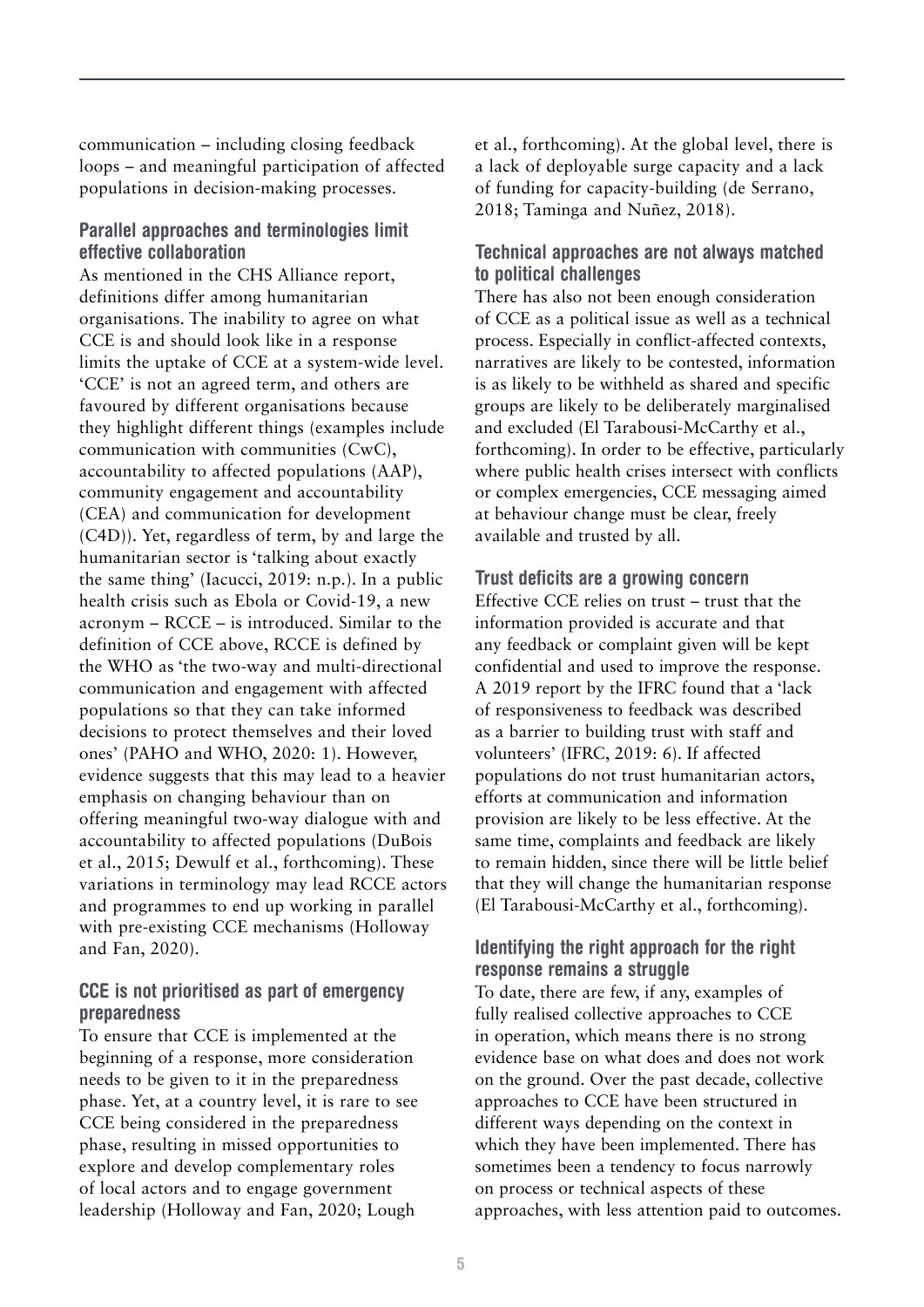Different contexts pose different challenges and opportunities for implementing collective approaches – key dynamics to take into account include whether a crisis is a natural hazardrelated disaster or a conflict, whether it is short or protracted, and the type of coordination system involved, including the presence or absence of a strong government role.

#### Humanitarian CCE during public health emergencies has a mixed track record

When it comes to a public health crisis such as Covid-19, there are only a few examples of collective approaches to CCE, and the global track record is mixed. After the 2010 earthquake in Haiti, the first example of a collective approach to CCE shifted its focus to the cholera outbreak, resulting in clear messaging and effective joint initiatives that mitigated the impact of the outbreak (Ljungman, 2012). Yet, in 2014 and more recently in 2019, Ebola outbreaks in West Africa and the DRC respectively have been hampered by poor communication, fragmented coordination structures and a wider inability of various actors in the response to work effectively together (DuBois et al., 2015; Dewulf et al., forthcoming; Kemp, 2020).

Critically, responses to conflict or natural hazard-related disaster settings are also characterised by different coordination systems and ways of working compared to public health emergencies at global, regional and country levels. Bridging the divide when two systems are functioning in parallel – as was the case in eastern DRC during Ebola and is likely to be the case in many contexts during Covid-19 – remains an important challenge.

## Towards better collective approaches to CCE during and after the Covid-19 pandemic

Based on ongoing HPG research on recent efforts to establish collective approaches to CCE in different contexts (Barbelet, 2020; Holloway and Fan, 2020; El Taraboulsi-McCarthy et al., forthcoming; Lough et al., forthcoming), as well as secondary data from other sources, this section outlines key considerations for any actors seeking to set up or strengthen

a collective approach to CCE in response to Covid-19. In particular, it highlights the importance of clarifying objectives in the design phase, securing necessary resources, supporting effective leadership and securing buy-in.

#### **Design**

- **• Focus on outcomes:** Different contexts require specific approaches, implying varying configurations of stakeholders and programme emphases. What works in conflictaffected displacement settings may not be appropriate in areas prone to natural hazardrelated disasters or with strong government leadership. In recent years, growing capacity and experience in providing common services for CCE has resulted in a wide menu of 'outof-the-box' approaches, such as common feedback mechanisms, perception surveys, rumour tracking and coordination platforms. However, while offering clear potential to add value, these processes may also risk imposing new burdens in terms of resources, sustainability and complexity. Before implementing any form of CCE, there must be careful analysis of what specific priority outcomes the collective approach is trying to achieve, before deciding on the most relevant and efficient way to achieve them in a timely manner. In this respect, it is important to prioritise 'good enough' approaches with realistic short-term ambitions, while also building in space for approaches to deepen as they become more established.
- **• Harmonise parallel approaches, building on what already exists:** In any response, collective approaches to CCE should be well-situated within and adapted to existing coordination structures in order to ensure buy-in and influence strategic direction. In many contexts, however, different approaches to CCE often run in parallel and may be poorly integrated – across the development–humanitarian divide, for example. This is especially relevant in the case of Covid-19, where public health and humanitarian responses are likely to be operating in the same spaces and may consequently risk producing complex and disjointed coordination structures.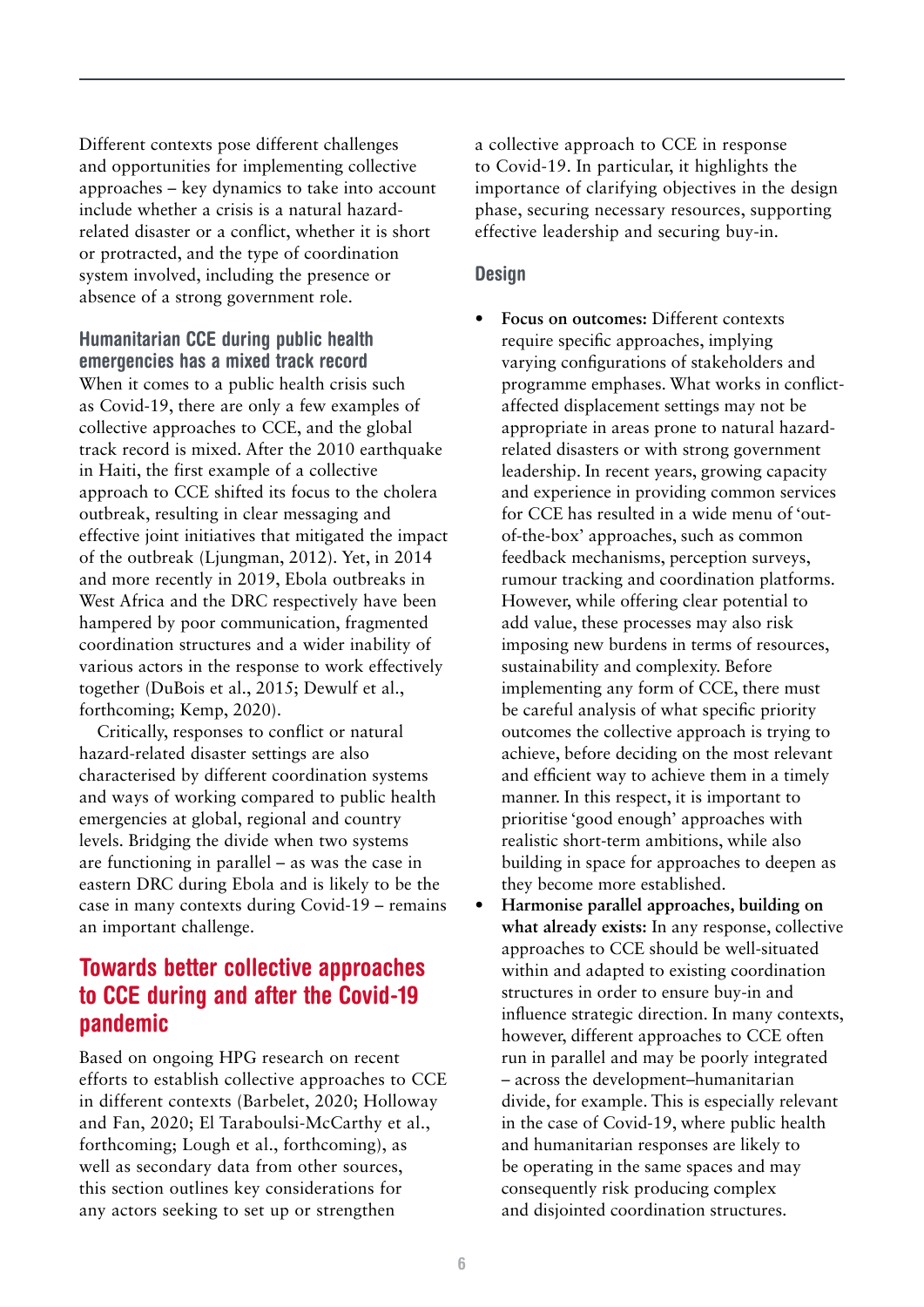A forthcoming HPG study on the Ebola response in DRC identified no fewer than six coordination bodies involved in different aspects of CCE, spanning both public health and humanitarian coordination systems, with significant overlap in both function and membership (Dewulf et al., forthcoming). In cases where Covid-19 triggers an expansion of interest in CCE, it is especially useful to map out and rationalise existing CCE efforts; the alternative may be layers of competing or conflicting approaches that expend substantial resources for little benefit.

**• Cut through the semantics and learn from each other:** It is important to realise that despite differing terminologies around RCCE, AAP, C4D, etc., the actors involved in each are, for the most part, already on the same page, even if they are not all speaking the same language (Iacucci, 2019). However, it is vital to be sensitive to differences where they exist, and to learn from different approaches. For example, the increased focus on biomedical communication of risk under RCCE must not come at the expense of participation and two-way feedback, as it did during the Ebola response in both West Africa and DRC (DuBois et al., 2015, Dewulf et al., forthcoming).

#### **Resources**

**• Human resources are critical:** Collective approaches have both strategic and technical requirements that need to be properly resourced. Effective leadership of collective approaches requires strong coordination skills, including the political and diplomatic know-how to secure buy-in and resolve disputes. Additionally, leadership requires 'clout' to effectively navigate the oftenbyzantine world of humanitarian leadership structures, as well as to effectively engage with government stakeholders as they take on a more prominent role. Simply possessing strong technical CCE skills may not be enough (de Serrano, 2018). The large amount of data generated by feedback systems, which is often central to collective approaches, also means that strong information management and analysis capacity – linked but distinct

skillsets – is needed to ensure information can be aggregated, made sense of and clearly presented (Holloway and Fan, 2020).

**• Flexible funding through the right mechanisms:** Collective approaches to CCE are relatively cheap. Ongoing HPG research on the cost of collective approaches suggests annual budgets range from around \$500,000 or less for a basic coordination platform, to up to \$2 million for a more comprehensive set of activities – both well under 1% of the requirement for an average humanitarian response plan in 2019. However, these costs may need to be distributed as smaller grants among multiple organisations fulfilling different complementary roles. Given many donors' increasing preference for larger contracts with pre-vetted partners, funding through intermediary mechanisms is critical in resourcing collective approaches. It is vital that any such systems operate in a transparent and accountable manner to contribute to buy-in and ensure the collective approach is neutral and not perceived to be 'owned' by a given intermediary. In this respect, countrybased pool funds have an important role to play in chanelling funds to smaller, local organisations. However, it is important to maintain a degree of flexibility in funding as collective approaches evolve and adapt – something that could potentially be achieved by devolving allocation of a portion of funds to CCE coordination platforms themselves.

#### Implementation, leadership and engagement

**• Clear leadership and structure are needed to link operations and strategic decisionmaking:** Humanitarian Country Teams (HCTs), government disaster management agencies and other leadership bodies have a key role to play in ensuring collective approaches are effectively integrated into humanitarian responses. While common services such as rumour tracking or feedback aggregation can emerge organically over time, the information they generate is unlikely to impact how responses are run unless it has a clear pathway into strategic decision-making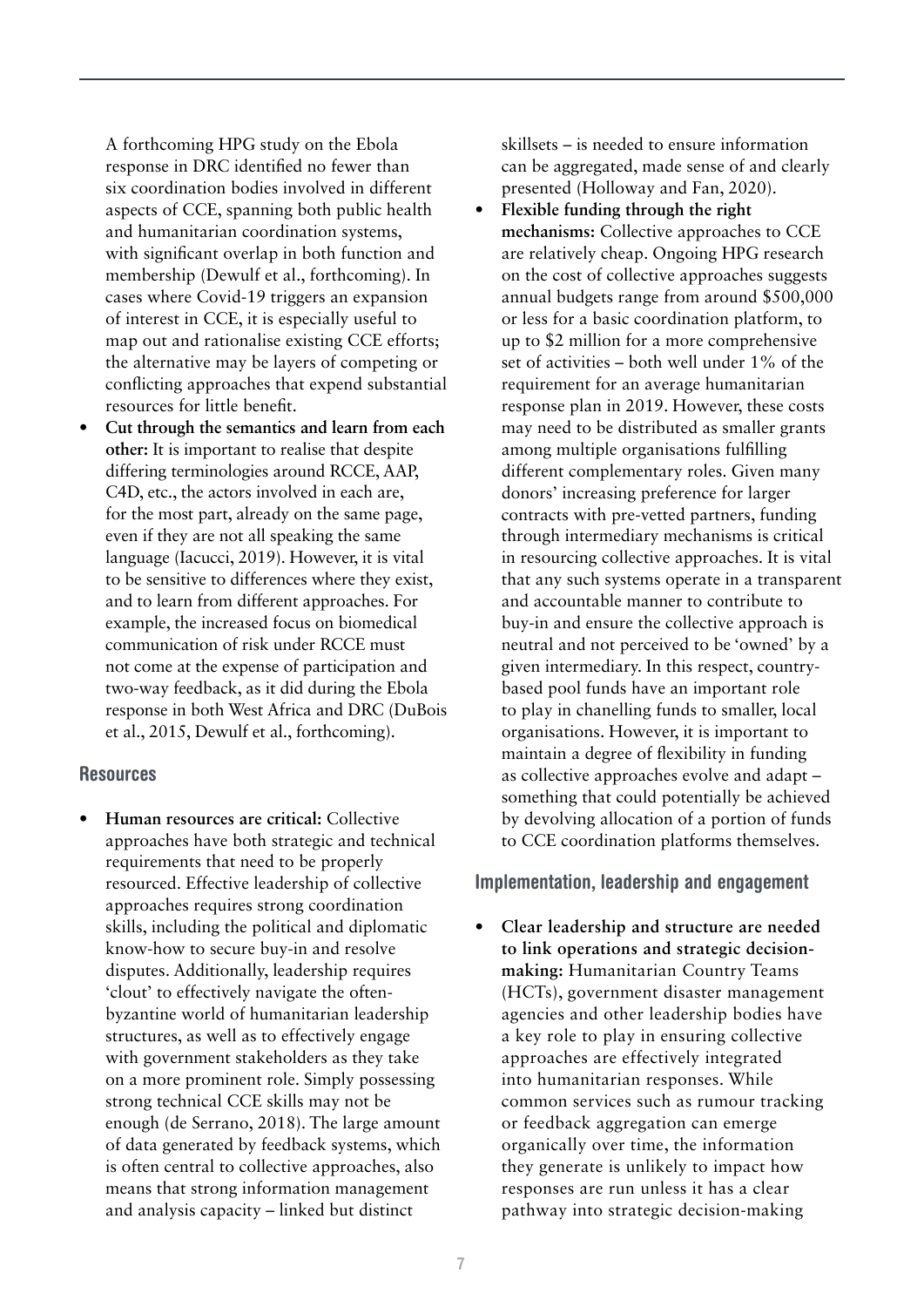processes. Without this link, the scope for meaningful two-way communication is limited. When feedback gets stuck at the field level, CCE is reduced to a technical exercise in communications, rather than used as an avenue for greater participation. In the Central African Republic, for example, leadership from the HCT has been vital in ensuring that a complex set of CCE activities has overarching legitimacy as well as clearly defined opportunities for input into decisions made throughout the humanitarian programme cycle (Barbelet, 2020).

- **• Collective ownership is needed to ensure buy-in:** Even if CCE activities are delivered as a common service, they may be limited in impact if design, implementation, analysis and decision-making are not open to collective engagement. For example, despite substantial attempts at outreach and transparency, a common complaints and feedback mechanism run by IFRC in DRC was met with scepticism among some actors as it was still felt to be an 'IFRC process' (Dewulf et al., forthcoming). In this respect, it is helpful if common services are bound together under the leadership of an actor that is perceived as 'neutral' – i.e. lacking a bias toward a specific operational mandate (Ford and Khajehpour, 2018; El Taraboulsi-McCarthy et al., forthcoming).
- **• An inclusive approach involves multiple, integrated feedback channels:** Over-emphasis on a single feedback mechanism – especially hotlines – is likely to exclude people who cannot access it. Similarly, reactive channels focused on complaints handling are likely to produce biased data unless complemented by proactive attempts to reach out to affected people and understand their concerns. In Mozambique, regular feedback bulletins from an inter-agency hotline are not currently complemented by data from other approaches, leading to concerns that the voices of women and residents of under-serviced areas are being marginalised (Lough et al., forthcoming). There is also a need not just to collect and disseminate information from multiple channels, but to ensure these channels are fed back into collective decision-making processes and not siloed within individual agencies or

programmes. In both Indonesia following the Central Sulawesi earthquake and in the Rohingya refugee response in Cox's Bazar, a wealth of different feedback gathering initiatives has not always been matched by strong mechanisms for joint analysis or validation, leading to a critique of 'too much data, not enough analysis' (Lewis and Foster, 2019; Holloway and Fan, 2020).

- **• Create space for flexible, bottom-up approaches:** Humanitarian coordination structures can be rigid and opaque, with a tendency to exclude local voices. Nontraditional humanitarian actor groups may have significant knowledge and skills to contribute to collective CCE, but lack the entry point or resources to do so. This has been the case in the DRC Ebola response, where faith-based actors commanding significant levels of trust and access in affected communities were largely marginalised by the international humanitarian response (Balibuno et al., 2020). In this respect, international organisations may have a key complementary role to play in opening up space for local counterparts.
- **• Consider how best to support government approaches:** In many contexts, this will be through supporting government-led RCCE work and providing a bridging role between nationwide Covid-19 RCCE approaches and the specific dynamics of humanitarian crises. It may involve a substantial advocacy role, both in pushing for more transparency and engagement from sometimes-reluctant governments, as well as ensuring that community feedback informs government as well as humanitarian decision-making. As governments around the world take a leadership role in a pandemic that affects everyone, humanitarian agencies may need to turn to behind-the-scences advocacy and play a supporting role where possible (Holloway and Fan, 2020).
- **• Start long-term planning early:** Collective approaches require time to establish. Therefore, in sudden-onset crises, the timelines of setting up a new approach from scratch, and of the crisis response itself, may be hard to align. As a consequence, it is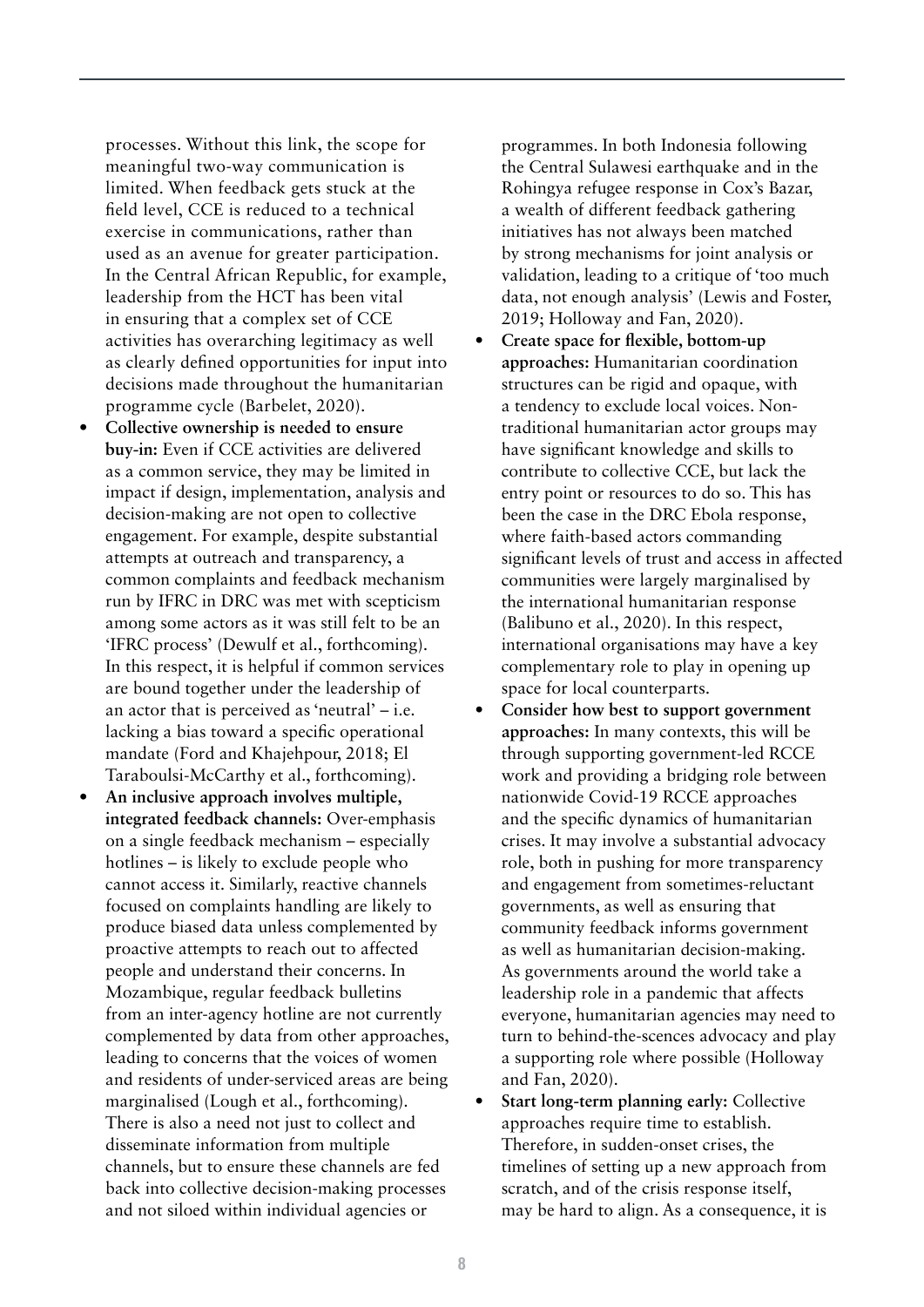important to find ways to ensure time and resources invested in collective approaches are sustainable – for example, by incorporating CCE into preparedness planning through links to national disaster risk reduction architecture, as has been piloted by CDAC in Fiji and Vanuatu (CDAC Network, 2020), or maintaining a CCE community of practice, as in Indonesia and the Philippines (Holloway and Fan, 2020). Doing so is likely to help ensure that the knowledge and relationships generated by collective approaches are not lost, and that they can be scaled up rapidly as new crises emerge.

**• Think beyond Covid-19:** Finally, it is important to ensure that any attempts to strengthen collective approaches in response to Covid-19 do not limit themselves to only addressing the current pandemic. The needs and priorities of affected people in crisis settings are diverse and extend well beyond the silo of public health messaging. Indeed, a narrow and heavy focus on Ebola in eastern DRC has weakened public trust in humanitarian action in a context where decades of overlapping hardships have otherwise attracted little interest from aid actors (Dewulf et al., forthcoming). Further, new crises will continue to emerge and existing ones evolve irrespective of the spread of Covid-19. Collective approaches that maintain a wider focus from the start will be better placed to take new challenges in their stride.

## **Conclusion**

Covid-19 presents an opportunity for systemic change and reform in the humanitarian sector in terms of how it coordinates, implements and resources collective approaches to CCE. Moving forward, it will be important to monitor and document trends as they emerge in order to ensure that successes can be effectively built on and course corrections made. Particular trends to watch are as follows:

- **•** To what extent is the Covid-19 crisis leading to fundamental changes in how the humanitarian system resources, plans and prioritises community engagement?
- **•** How is the Covid-19 crisis changing the humanitarian system in ways that make effective CCE more critical?
- **•** What new approaches are being successfully adopted to strengthen CCE in the context of Covid-19? How have these been helped or hindered?
- **•** Is the Covid-19 crisis leading to changes in the level of meaningful participation by affected populations in humanitarian decision-making and responses?
- **•** To what extent is CCE being built into preparedness agendas and linked to government-led communication processes?
- **•** Can an increased focus on CCE be leveraged to further the localisation agenda given the critical role of local actors for effective engagement?
- **•** Where changes have occurred, which ones are likely to be sustained and which are likely to revert to the pre-Covid-19 status quo? Why?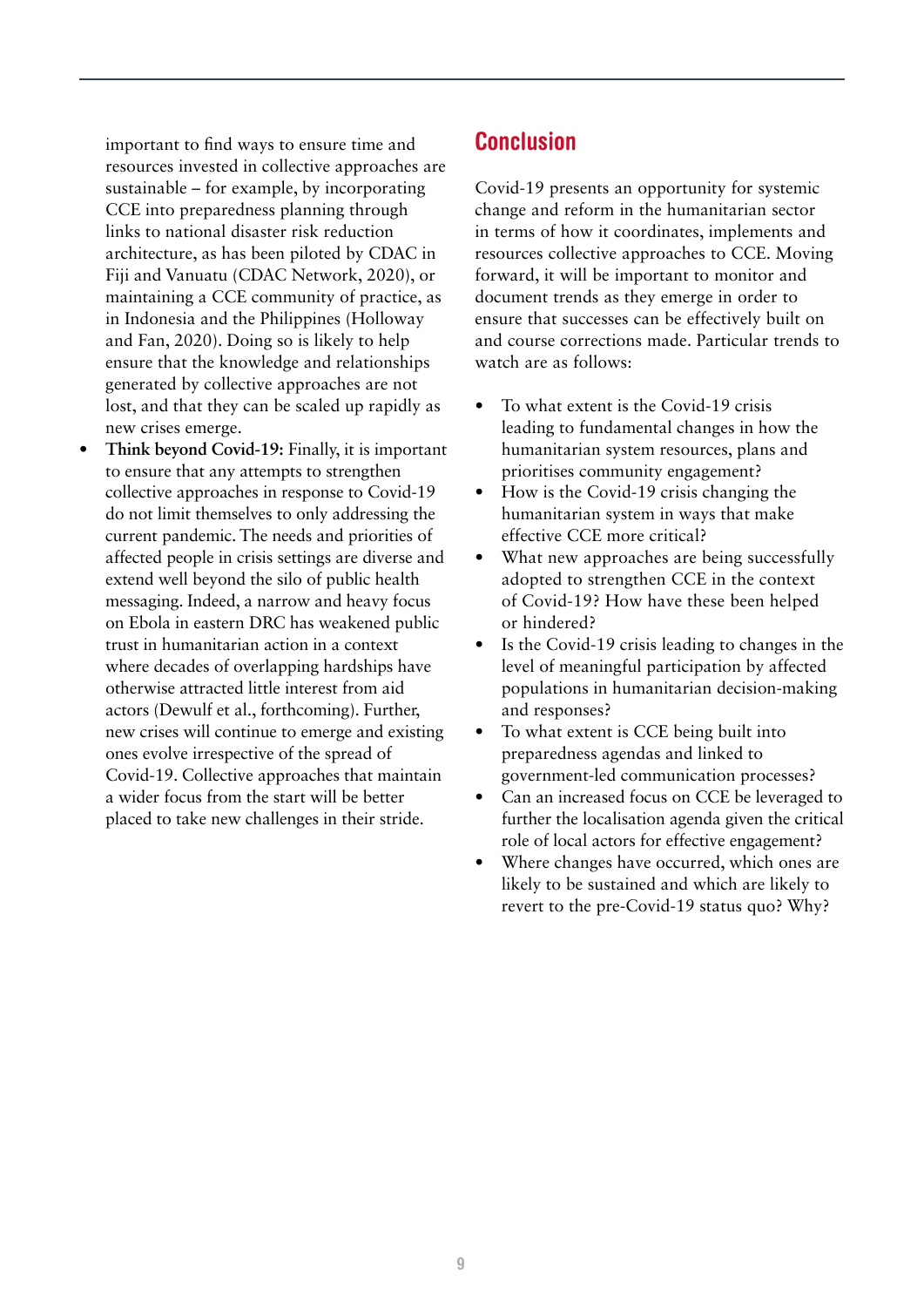## **Bibliography**

- Almeida, B. and Jacobs, C. (2020) 'Resettlement after disaster in Mozambique' *Leiden Law Blog*, 11 May ([https://leidenlawblog.nl/articles/resettlement-after-disaster-in-mozambique\)](https://leidenlawblog.nl/articles/resettlement-after-disaster-in-mozambique).
- Balibuno, B., Badjonga, E.M. and Mollett, H. (2020) 'Lessons not learnt? Faith leaders and faith-based organisations in the DRC Ebola response' *Humanitarian Exchange* 77: 14–18 [\(https://odihpn.org/](https://odihpn.org/magazine/lessons-not-learnt-faith-leaders-and-faith-based-organisations-in-the-drc-ebola-response/) [magazine/lessons-not-learnt-faith-leaders-and-faith-based-organisations-in-the-drc-ebola-response/](https://odihpn.org/magazine/lessons-not-learnt-faith-leaders-and-faith-based-organisations-in-the-drc-ebola-response/)).
- Barbelet, V. (2020) *Collective approaches to communication and community engagement in the Central African Republic*. London: ODI ([www.odi.org/publications/16848-collective-approaches](https://www.odi.org/publications/16848-collective-approaches-communication-and-community-engagement-central-african-republic)[communication-and-community-engagement-central-african-republic](https://www.odi.org/publications/16848-collective-approaches-communication-and-community-engagement-central-african-republic)).
- Barbelet, V., Bryant, J. and Willitts-King, B. (forthcoming) '"All eyes are on local actors": Covid-19 and local humanitarian action – opportunities for systemic change'. HPG Briefing Note. London: ODI.
- CDAC Network (2019) *Collective communication and community engagement in humanitarian action: how to guide for leaders and responders*. London: CDAC Network ([www.cdacnetwork.org/](http://www.cdacnetwork.org/tools-and-resources/i/20190205105256-aoi9j) [tools-and-resources/i/20190205105256-aoi9j](http://www.cdacnetwork.org/tools-and-resources/i/20190205105256-aoi9j)).
- CDAC Network (2020) *Common services for communication and community engagement: national and sub-national platforms.* London: CDAC Network [\(www.cdacnetwork.org/contentAsset/raw](http://www.cdacnetwork.org/contentAsset/raw-data/49032e2b-cde3-4e6b-853d-5d59b9ac5cb7/attachedFile)[data/49032e2b-cde3-4e6b-853d-5d59b9ac5cb7/attachedFile](http://www.cdacnetwork.org/contentAsset/raw-data/49032e2b-cde3-4e6b-853d-5d59b9ac5cb7/attachedFile)).
- CHS Alliance (2018) *How change happens in the humanitarian sector: humanitarian accountability report. Edition 2018*. Geneva: CHS Alliance [\(www.chsalliance.org/get-support/resource/2018](https://www.chsalliance.org/get-support/resource/2018-humanitarian-accountability-report/) [humanitarian-accountability-report/\)](https://www.chsalliance.org/get-support/resource/2018-humanitarian-accountability-report/).
- Dewulf, A., Ciza, A.M., Irenge, L., et al. (forthcoming) *Collective approaches to risk communiation and community engagement in the Ebola response in North Kivu, Democratic Republic of Congo*. London: ODI.
- DuBois, M., Wake, C., Sturridge, S., et al. (2015) *The Ebola response in West Africa: exposing the politics and culture of international aid*. London: ODI [\(www.odi.org/publications/9956-ebola](https://www.odi.org/publications/9956-ebola-response-west-africa-exposing-politics-culture-international-aid)[response-west-africa-exposing-politics-culture-international-aid\)](https://www.odi.org/publications/9956-ebola-response-west-africa-exposing-politics-culture-international-aid).
- El Taraboulsi-McCarthy, S., al Jeddawy, Y. and Holloway, K. (forthcoming) *Accountability dilemmas and collective approaches to communication and community engagement in Yemen*. London: ODI.
- Ford, C. and Khajehpour, S. (2018) *Preparing the ground for better dialogue, better information, better action: lessons on communicating with communities in emergencies*. London: CDAC Network [\(www.cdacnetwork.org/tools-and-resources/i/20180522150025-o0xwp\)](http://www.cdacnetwork.org/tools-and-resources/i/20180522150025-o0xwp).
- Fordham, A. (2020) 'Syrian refugees in Lebanon fear deportation for seeking Coronavirus test or care' *NPR*, 6 April ([www.npr.org/2020/04/06/825158835/syrian-refugees-fear-deportation-if-they-seek](https://www.npr.org/2020/04/06/825158835/syrian-refugees-fear-deportation-if-they-seek-coronavirus-testing-and-treatment)[coronavirus-testing-and-treatment](https://www.npr.org/2020/04/06/825158835/syrian-refugees-fear-deportation-if-they-seek-coronavirus-testing-and-treatment)).
- Holloway, K. and Fan, L. (2020) *Collective approaches to communication and community engagement in the Central Sulawesi response*. London: ODI ([www.odi.org/publications/17046-collective](https://www.odi.org/publications/17046-collective-approaches-communication-and-community-engagement-central-sulawesi-response)[approaches-communication-and-community-engagement-central-sulawesi-response\)](https://www.odi.org/publications/17046-collective-approaches-communication-and-community-engagement-central-sulawesi-response).
- Iacucci, A.A. (2019) 'C4D, CwC, beneficiary communication, CEA, community engagement, CDAC... WTF are we talking about?' *The Unwilling Colonizer*, 12 February [\(https://theunwillingcolonizer.com/](https://theunwillingcolonizer.com/2019/02/12/wtf-are-we-talking-about/) [2019/02/12/wtf-are-we-talking-about/\)](https://theunwillingcolonizer.com/2019/02/12/wtf-are-we-talking-about/).
- IFRC International Federation of the Red Cross (2019) *All the evidence we need. It's time to act.* Geneva: IFRC [\(https://media.ifrc.org/ifrc/wp-content/uploads/sites/5/2019/11/Report-All-the-](https://media.ifrc.org/ifrc/wp-content/uploads/sites/5/2019/11/Report-All-the-Evidence-We-Need-CDA-FINAL.pdf)[Evidence-We-Need-CDA-FINAL.pdf\)](https://media.ifrc.org/ifrc/wp-content/uploads/sites/5/2019/11/Report-All-the-Evidence-We-Need-CDA-FINAL.pdf).
- Jaspars, S. (2020) 'Going remote: learning from aid practices in Somalia and Sudan for the Covid-19 crisis' *LSE Blogs*, 17 April ([https://blogs.lse.ac.uk/crp/2020/04/17/going-remote-aid-practices-in](https://blogs.lse.ac.uk/crp/2020/04/17/going-remote-aid-practices-in-somalia-and-sudan-covid-19/)[somalia-and-sudan-covid-19/\)](https://blogs.lse.ac.uk/crp/2020/04/17/going-remote-aid-practices-in-somalia-and-sudan-covid-19/).
- Kemp, E. (2020) 'Replacing the language of fear: language and communication in DRC's latest Ebola response' *Humanitarian Exchange* 77: 21–24 ([https://odihpn.org/magazine/replacing-the-language](https://odihpn.org/magazine/replacing-the-language-of-fear-language-and-communication-in-drcs-latest-ebola-response/)[of-fear-language-and-communication-in-drcs-latest-ebola-response/](https://odihpn.org/magazine/replacing-the-language-of-fear-language-and-communication-in-drcs-latest-ebola-response/)).